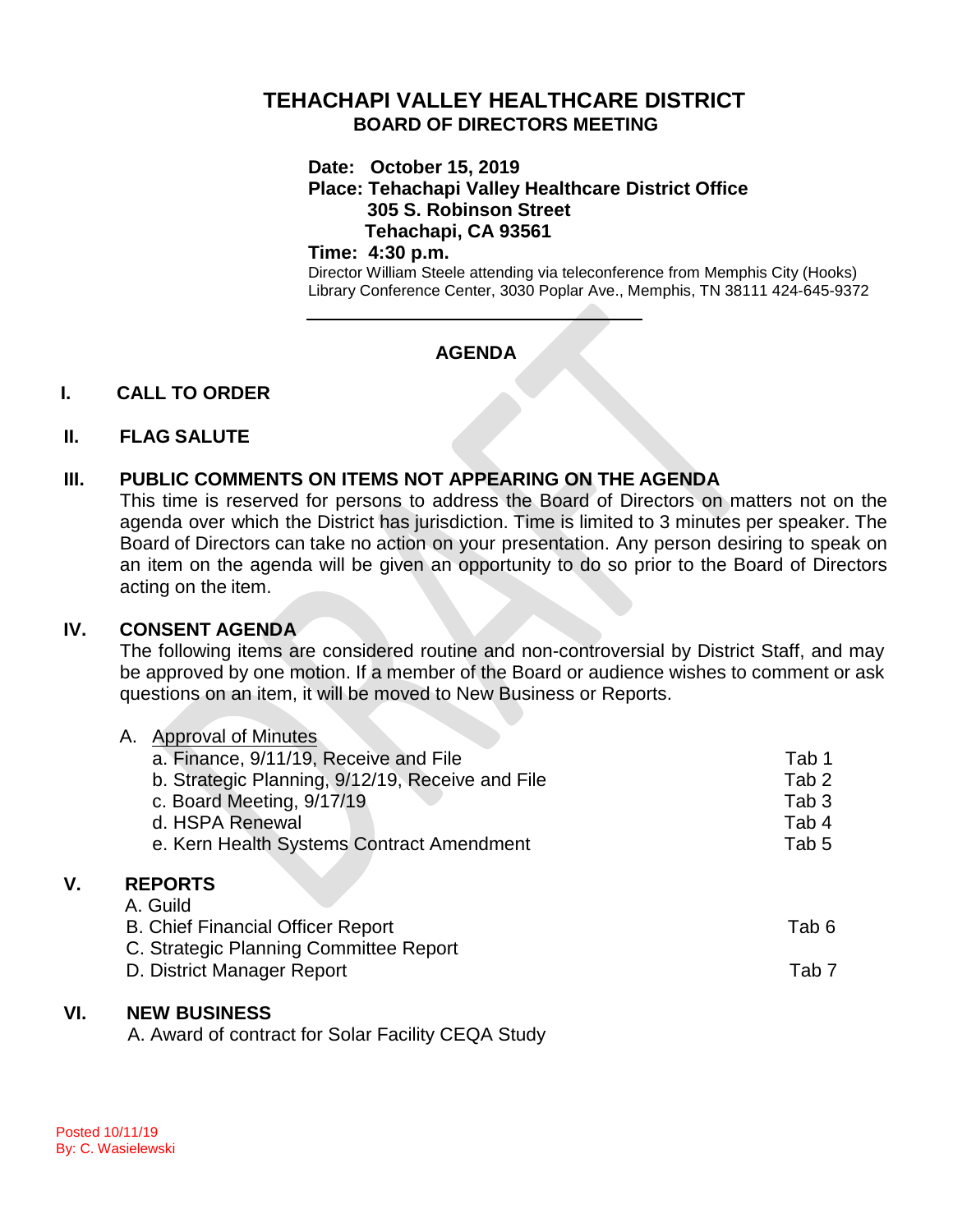# **VI. OLD BUSINESS**

None

# **VIII. BOARD COMMENTS ON ITEMS NOT APPEARING ON THE AGENDA**

# **IX. ADJOURNMENT**

### **NOTICE TO THE PUBLIC**

### **PUBLIC COMMENT PERIOD FOR REGULAR MEETINGS**

Members of the public may comment on any item on the agenda before the Board takes action on it. The public may also comment on items of interest to the public that is within the subject matter jurisdiction of the Board; provided, however, the Board may not take action on any item not appearing on the agenda unless the action is otherwise authorized by law. Any person addressing the Board will be limited to a maximum of three (3) minutes so that all interested parties have an opportunity to speak.

#### **COPIES OF PUBLIC RECORDS**

All writings, materials, and information provided to the Board for their consideration relating to any open session agenda item of the meeting are available for public inspection and copying during regular business hours at the Administration Office of the District at 305 S. Robinson St., Tehachapi, California.

#### **COMPLIANCE WITH ADA**

This agenda shall be made available upon request in alternative formats to persons with a disability, as required by the Americans with Disabilities Act of 1990 (42 U.S.C. § 12132) and the Ralph M. Brown Act (Cal. Gov't Cod. § 54954.2). Persons requesting a disability related modification or accommodation in order to participate in the meeting, should contact the Executive Office during regular business hours by phone at 661-750-4848, or in person at the District's Administrative Office at 305 S. Robinson St., Tehachapi, California.